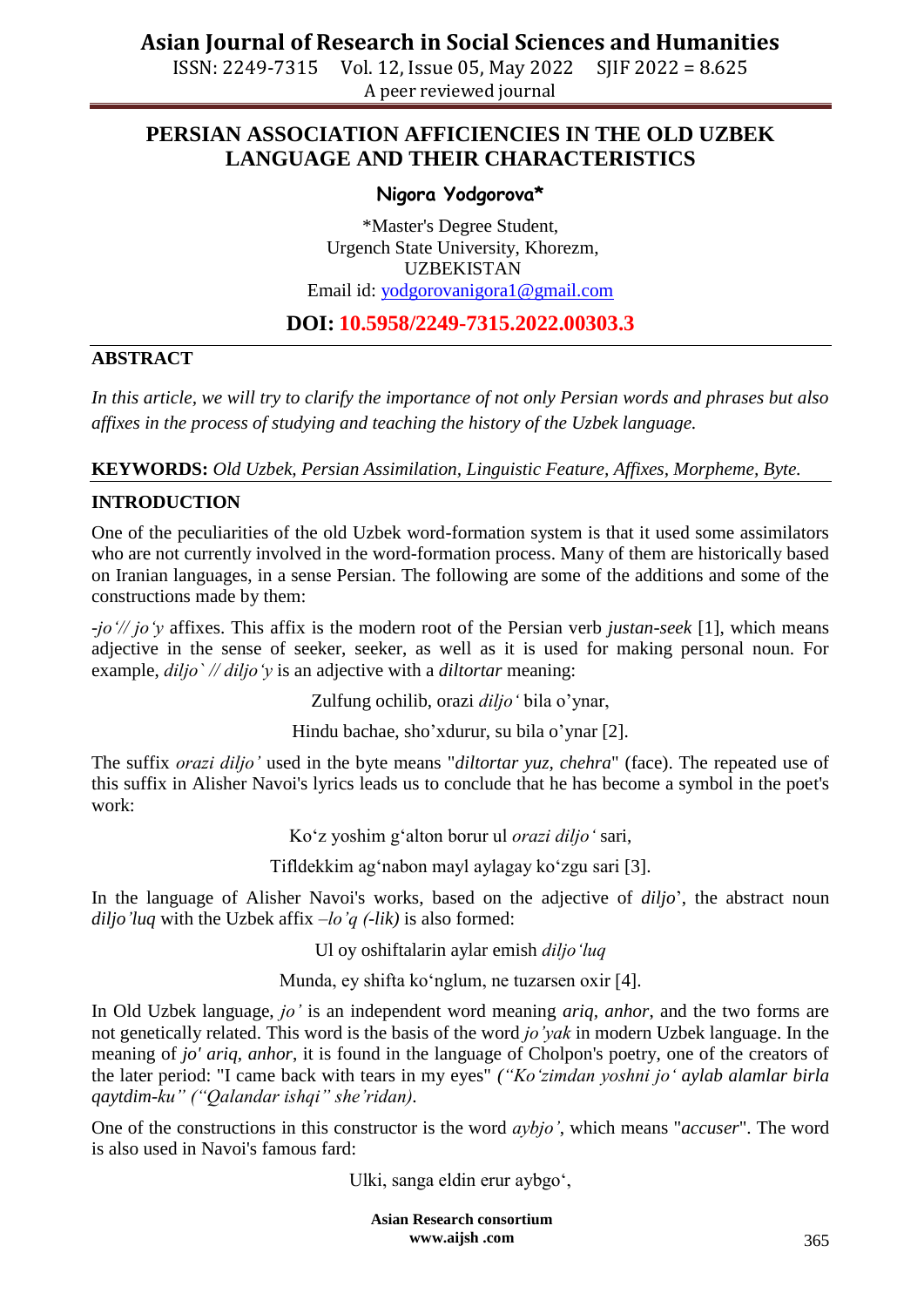ISSN: 2249-7315 Vol. 12, Issue 05, May 2022 SJIF 2022 = 8.625 A peer reviewed journal

Elga dogʻi sendin erur *aybjoʻ [5]*.

The word of *aybgo'* used in this fard is the –*go'* affix is a noun and adjective in words such as *duogo'y, rostgo'y* in modern Uzbek literary language, and its –*go'* form is present in the old Uzbek language. The affix *go'* is the modern root of the Persian verb *guftan* - to say, to talk [6].

*Qasidago*ʻ*y* – narrator to qasida, poet: "Bovujudi ulkim, qasidagoʻylarkim muqaddamdurlar, qasoyidlarin koʻp mutolaa qilibmen" (from "Xamsatul-mutaxayyirin").

As well as, it also uses the adjective -*go'yo* affix, meaning "speaker, narrator." For example, a Turkish dictionary compiled in the 14th century under the auspices of the Sultan of Delhi is called "Farhangi zafongoʻyo va jahonpoʻyo" – "The dictionary of speaker and teaching the world" [7]. The *go'yo* affix is formed by adding the suffix -*o*, which means "speaker", "narrator". In Alisher Navoi's works, *go'yo* affix is used as an independent word, meaning "speaker", "narrator":

Zarrot aro har zarraki bor, zikringa zokir,

Amtor aro har qatraki bor, hamdinga *goʻyo* [8].

Alisher Navoi's works also have a modern meaning:

Fasaqa xaylida muqallideki, gʻarazi el kulgusidur, *go*ʻ*yo*

Fohishayi qahbaning koʻrganni koʻrguzgan koʻzgusidur.

*Go'yo's* function as an auxiliary word, which was formed in the old Uzbek language, is based on the same lexical meaning:

Navoiy qaysi til birla sening hamding bayon qilsun,

Tikan jannat guli vasfin qilurda gung erur *goʻyo*.

*-rav // ro'* affixes. This additional Persian *raftan* is the modern root of the verb to go, to go, to walk. The word has a wide range of distribution and is associated with the Latin *repo*, the Lithuanian *replioti*, and the Latin *rept* - "*turmoq*". Although this suffix does not have an affixal meaning in modern Uzbek literary language, it is present in words such as *ravon, darrov*, formed on the basis of *rav*. There are a number of words in the Old Uzbek language with this affix.

For example, *shabrav* means "night robber" and "robber". We find this word in Alisher Navoi's famous ghazal "Tun oqshom keldi kulbam sori ul gulrux shitob aylab". In Navoi's lyrics, the combination of *shabravi ayyor* – cunning robber (not to be overlooked that cunning is a mystical term) literally means joyous, beloved:

Kechalar har koʻchada itdek yugursa tong emas,

Kimki oning dilbari bir *shabravi ayyor* esa [9].

*Falakrav* - a walker in the sky. The following byte refers to Buroq by means of a "*falakrav markab*" - a combination of animals traveling over the sky:

Gah davlatligʻ boshingdin ketmayin chatri sahob,

Gah *falakrav* markabingga etmayin payki sabo.

*-vash* affixes. In Persian, *vash* has several meanings as an independent word. For example, the word *vash*, which means "*good" and "pleasant*". The word is also used in the form *vasht*, including in Jalaliddin Rumi's "Masnavi-yi ma'naviy". Apparently, the function performed by the affix is not so much connected with this meaning. In Persian, the meaning of one of the words used in the form *fash, vash* (we did not mention the rest because we did not feel involved) means "the continuation, the trace of everything", which, in our opinion, corresponds to the function of the affix. It is from this continuity, from the sense of continuity, that the content of gravity is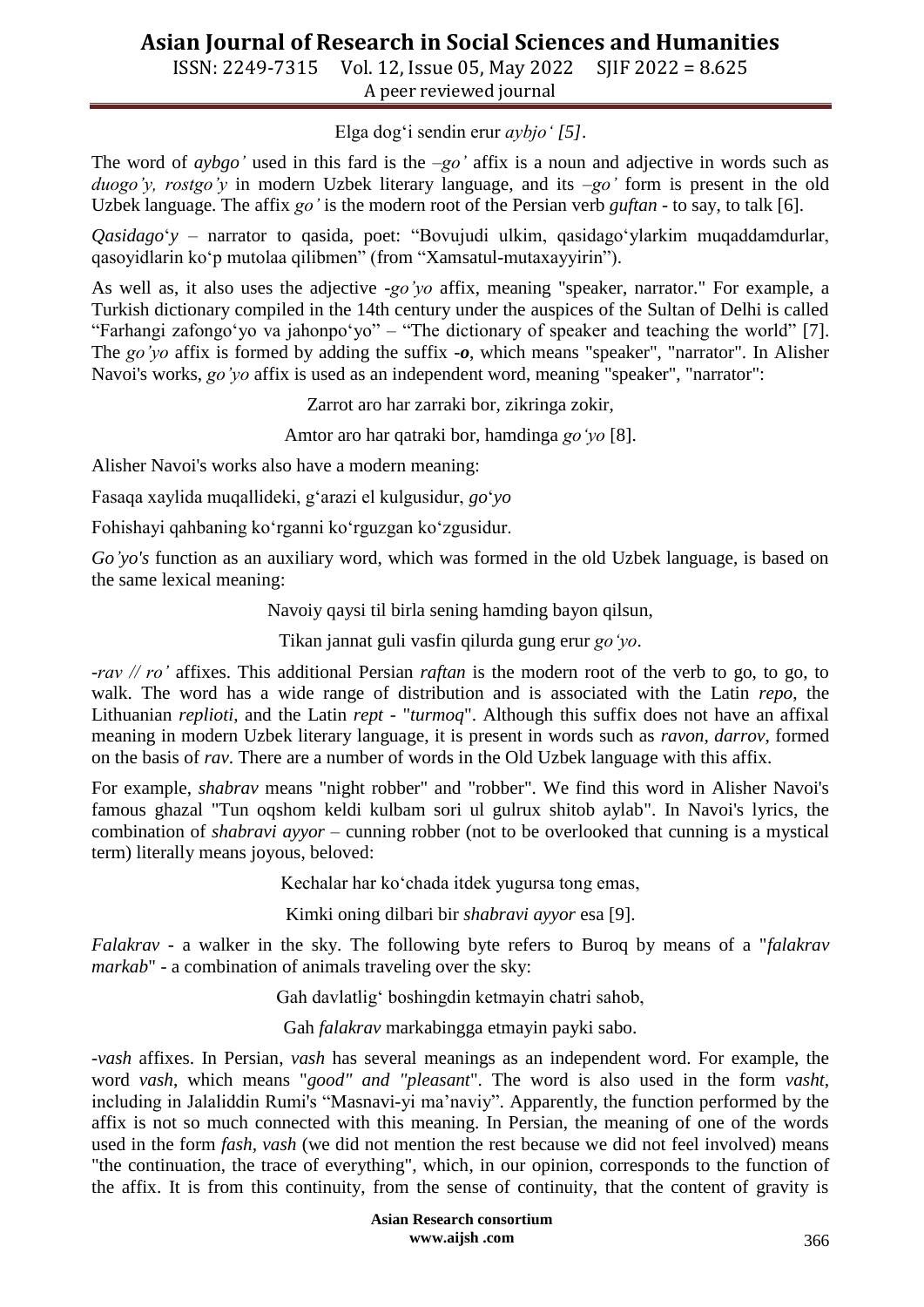ISSN: 2249-7315 Vol. 12, Issue 05, May 2022 SJIF 2022 = 8.625 A peer reviewed journal

formed. For example, *mohvash* - drawn to the moon, similar to the moon. *Vash* suffix basically creates new words based on borrowed words. For example, *devonavash, majnunvash, parivash* and so on.

Synonym of this affix is that the affix -*vor* also makes adjectives in the sense of "*similar*", "*monand*". The formation of this affix is associated with *vara*, which in the *Avesto* means "*cut*", "*piece*". The components *bara* and *vara*, which mean "*city*" and "*fortress*" in toponyms, are also related to this root. These components, in particular, form a special stage in Khorezm toponyms [10]. Later, as the meaning of the part expanded, its present meaning was formed: devonavor (one of the devonas, similar to devona). "Ul *parviyvash* hajridinkim, yigʻladim *devonavor*" (Alisher Navoiy).

In Old Uzbek language, the suffix -*so // -oso* is one of the suffixes meaning similarity. It is added to proper and cognate nouns to form adjectives: sumanso (similar to suman), anbaroso (similar to anbar), Xaliloso (similar to Ibrahim).

Jamoling partavidin sham' oʻti gar gulsiton ermas,

Nedin parvona oʻt ichra oʻzin solur *Xaliloso*. (Alisher Navoiy).

*-on* affixes. In Old Uzbek, there are several word-forming and form-forming affixes in this form for the self and the self-syllable layer. We are talking here about the Persian suffix -*on*, which is derived from the Persian language. Words such as *ravon* and *namoyon*, which are also actively used in modern Uzbek, are not divided into parts in Old Uzbek, as in modern Uzbek literary language, so it is not appropriate to analyze them here.

-**On** affixes in the word *Jonon* means ratio [11]. This means that the *Jonon* belongs to the soul. Regarding this additional evolution, N. Kamilov suggested that it may be a shortened form of *mon (-monand*) [12]. But there is no linguistic fact to prove it. As mentioned above, the old Uzbek language has several suffixes in the form of -*on*. Therefore, it is necessary to distinguish them from each other. For example, -*on* in the word *xiromon* and -*on* in the word *jonon* are not the same suffix. There are also a number of suffixes in the Turkish -*on* form, which differ sharply in terms of their function and level of use. Turkologists have differed on some issues. For example, in some sources, -*on* in the word oʻgʻlon is called the Old Turkic plural affix, but A. Rustamov made a reasonable argument that it is a suffix meaning maturity.

*-oro // oroy* **آراى** –meaning "to decorate", "to fix", *orastan* **آرستن** means a present form of the verb and as a word-maker it means "disturbing", "polishing". For example, *olamoroy* **عالمآراى** means the beautifier of the universe. Here the Arabic world came with the word **عالم** and formed such an adjective.

*-afroz* **افراز** to rise high, to attain a high rank; The present tense form of the verb is *afroxtan* **افراختن**. For example:

*Livoafroz***لواافراز** is a high-flying flag, where the verb *afroxtan* comes from the Arabic word *livo* **ليوا** flag.

*Sarofroz* **سرافراز** to raise one's head high, to applaud, to boast; ". . .sarupoyi shohona va navozishi xisravonadin sarafrozliq topdilar" ("Zubdat ut-tavorix").

*-andoz* **انداز** means to shoot, to strike; The present tense form of the verb is from - *andoxtan* **انداختن**. For example: *Shikorandoz* **شكارانداز** means to hunt, to go hunting. Here the verb *andoxtan* is derived from the Persian word *shikor* **شكار** ov. ". . .ul jumladin ul hazratning koʻngli shaxbozi shikorandozliq tamoshosiga bolafshoni xavoyi shavq boʻlib. . ." ("Zubdat ut-tavorix").

*Saydandozliq -* here the verb *anduxtan* comes from the Arabic word *sayd* **صيد**, which means to hunt, as above: "saydandozlik tamoshosi bilan koʻnglin ovlab,.. ("Zubdat ut-tavorix").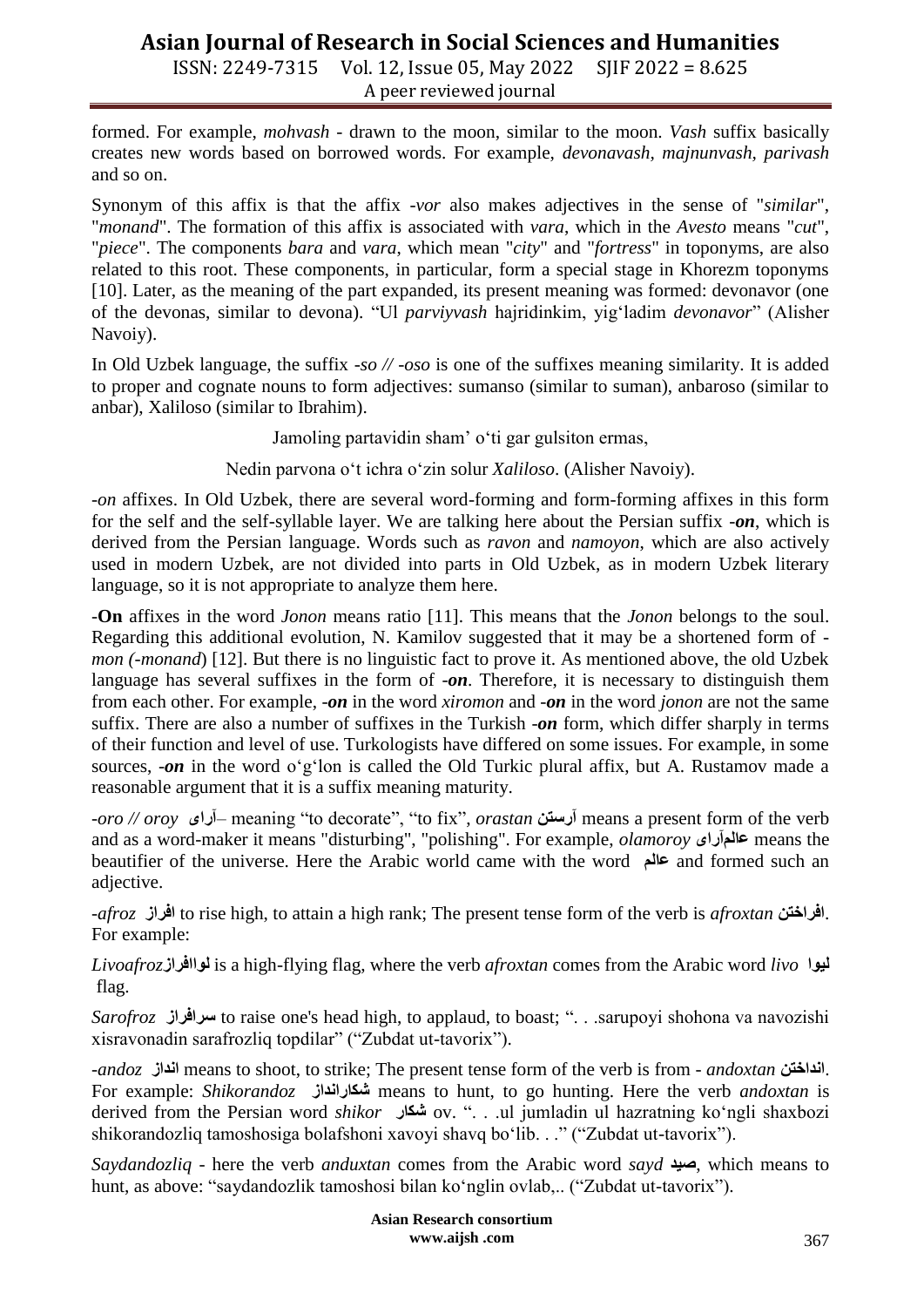ISSN: 2249-7315 Vol. 12, Issue 05, May 2022 SJIF 2022 = 8.625 A peer reviewed journal

*Toʻfangandoz* **تفنگانداز** means to shoot with a rifle. Here, the *andoxtan* verb comes from the Turkish word *to'fang* **تفنگ** rifle, or *to'pandoz* also means **توب** to shoot from a similar ball. For example: "qodirandoz toʻpchilar andok toʻpandozlik koʻrguzdilar..." ("Zubdat ut-tavorix").

*-boz* **باز** to play; The present form of the verb is – *boxtan* **باحتن** . *Bozigar* **بازيگر**means big gambler, trickster.

*Boz* has many meanings in Persian. To clarify the lexical meaning of the word, let's look at some of them:

**Boz I**. Eagle. In this meaning, it may be related to the *avestoviy vaz* - flying. This meaning is preserved in the Uzbek language *parvoz (vazidan* - the command form of the verb *esmoq* (about the wind) *vaz*). Hunting eagles are called *shahboz (king + boz*), which now has a figurative meaning in Uzbek as *shavvoz*.

**Boz II.** Hugs.

**Boz III.** Part of the hand (from the tip of the little finger to the wrist).

**Boz IV**. More. (Moreover).

**Boz V.** To play *boxtan*; the present form of the verb to lose. In this meaning, it is one of the suffixes in the Uzbek language: *morboz, dorboz, qimorboz, masxaraboz*.

In total, the word has 12 meanings. "Farhangi "Shohnoma" cites a six-byte continent by Manuchehriy, a great figure in Persian literature, and in all of them the word *boz* is used as a rhyming tajnis [13].

From the above it can be concluded that, the word *sarboz* means to play belongs to *boz*. In this case, we see that the meaning of the verb expands and acquires the meaning of the *baxsh etuvchi, tikuvchi*. This means that the *sarboz* means "head tailor", "head responder". This can also be seen in the word *jonboz*.

*-bon* **بان** the suffix has the following meanings in modern Persian, Tajik and Dari languages:

1. The profession of a person means the type of occupation. For example, *bogʻbon (a gardener), darbon (a porter).*

2. Makes job titles: *marzbon, posbon*.

3. Forms the name of a profession by adding it to the past tense of the verb: like *didbon*.

4. Makes the name of an object: like an *soyabon (umbrella)* [14].

By analyzing some of the words formed with the help of this suffix in the old Uzbek language, we can see its new functional aspects. For example, the suffix -*bon* means "*protector*" in the Avesto in the form of *rana*. It has the same form and meaning in Sanskrit. This suffix is used in Pahlavi language as *pận* [15]. In the old Uzbek language, the words *marzbon and posbon* are used with this suffix.

### **REFERENCES:**

- **1.** *Persian-Russian dictionary. Volume 1. - M.: Russian language, 1983.*
- **2.** *Alisher Navoi. A perfect collection of works. Volume 5 - Tashkent: Fan, 1989. - p. 127.*
- **3.** *Alisher Navoi. A perfect collection of works. Volume 4 - Tashkent: Fan, 1989. - p. 448.*
- **4.** *Alisher Navoi. A perfect collection of works. Volume 2 - Tashkent: Fan, 1987. – p. 154.*
- **5.** *Alisher Navoi. A perfect collection of works. Volume 1 - Tashkent: Fan, 1987. – p. 679.*